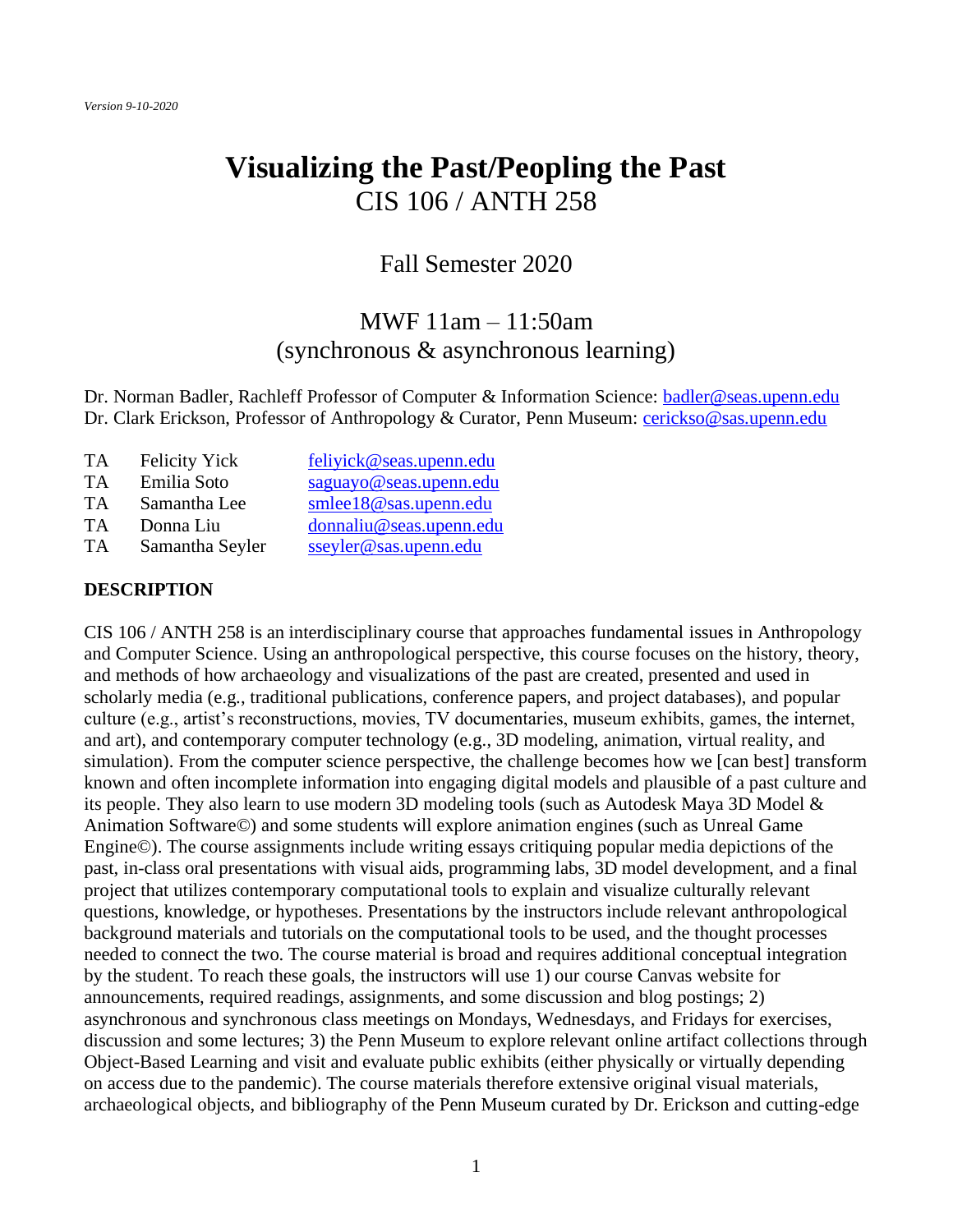virtual reality, simulation, and computer software developed by Dr. Badler's ViDi Center for Digital Visualization. The course is open to all undergraduates across UPenn.

# **OFFICE HOURS**

| Dr. Norm Badler    | by appointment                         |
|--------------------|----------------------------------------|
| Dr. Clark Erickson | Wednesdays 3:00-5:00 or by appointment |
| <b>TAs</b>         | to be announced                        |

All email correspondence must use official UPenn email addresses (no exceptions).

## **COURSE MATERIALS & SUPPLIES**

Our course does not require any purchases of a textbook, software, or other course material. Students will have access to Maya modeling software (free student version). We expect students to have access to a basic desktop or laptop computer with internet access; Word, PowerPoint (or equivalent); Adobe Reader or Adobe Acrobat; a Google Docs; built in video camera, and microphone or equivalent (for synchronous and asynchronous class, group, and one-on-one meetings with the professors); and a basic 2 button mouse for 3D modeling in Maya during Friday laboratory and for individual Final Research Projects (built in laptop touch pads and navigation keys are not sufficient).

## **REQUIRED TEXTBOOKS**

No textbook is assigned.

# **REQUIRED READINGS**

Required and optional readings will be posted on the Canvas for CIS 106/ANTH 258 organized in folders by date of reading assignment. These include many articles, book chapters, and books about presenting the past in various media (theory, methods, issues, debates, methods, case studies, and other relevant material). Specialized materials relating to your individual Final Research Projects will also be available on labeled folders on Canvas and Penn Box.

#### **REQUIRED COMPUTER PROGRAMS**

We will use at least two computer programs for the studio-seminar project. Check to be sure that you have space on your laptop or notebook drive for installing the programs (a two button mouse is essential for 3D modeling in Maya© software). These programs can be downloaded for free from the following websites (select Mac or PC versions):

Required software *Google Earth©* <http://earth.google.com/>

*Maya©* Student Edition <https://www.autodesk.com/education/edu-software/overview?sorting=featured&page=1>

*Word©* (or equivalent)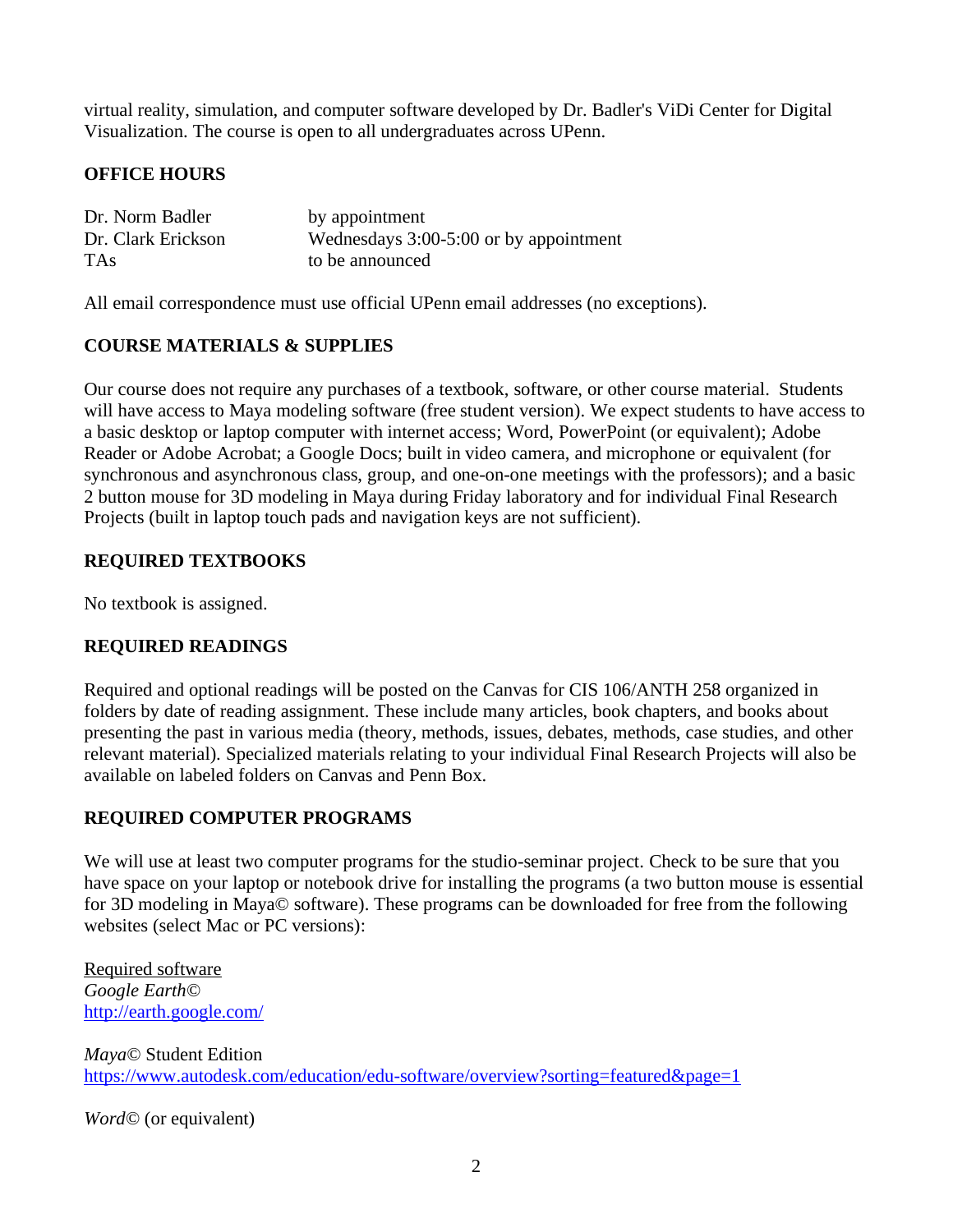*PowerPoint©* (or equivalent)

*Adobe Reader©* or *Adobe Acrobat©*

*Google Docs©*

Symantec*©* UPenn approved anti-virus program (that is regularly manually updated)

Optional software (most students will probably not need this program requires considerable computer speed, disk space, and memory) *Unreal*© Game Engine [https://www.unrealengine.com](https://www.unrealengine.com/)

#### **READING SYLLABUS**

Weekly required readings and assignments will be posted on Canvas in advance. We expect students do the readings and come prepared to discuss them in our synchronous class (and some discussions and critiques done outside of class time). A theme and reading syllabus is provided and may be periodically updated throughout the semester. A copy of the syllabus and any revisions will be announced and available on Canvas in advance.

## **COURSE FORMAT & ATTENDANCE**

We encourage everyone to join the professors and TAs in our Zoom class meetings on Mondays, Wednesdays, and Fridays  $11:00 - 11:50$ am. We do realize that some students may not be able to attend those meetings for whatever reason but will be expected to complete equivalent work asynchronously as students who did attend class. Dr. Erickson, Dr. Badler, and the TAs will record and post their lectures prior to discussions in class so that they can be viewed in advance and used for questions and notetaking. All in class activities will be recorded on Zoom (with the exception of breakout group activities).

Students are expected to be prepared in advance to discuss required readings and the recorded lectures by the professors for each theme in our regular synchronic class meetings on Mondays and Wednesdays (either as an entire class or in breakout groups with rotating "first responder" and "second responder" to lead each session). Using Canvas and/or Google Docs, individual students will be required to add brief summary and discussion content to a certain number of required readings, lectures, and/or graded assignments. Lectures and readings provide the scholarly content for framing the written assignments and built towards completion of the Final Research Project). Some synchronous class meetings will be dedicated to specific questions and/or short ungraded assignments that build skills and knowledge about the technical and digital tools used to represent the past.

Most Fridays will be dedicated to a laboratory where all students learn how to create 3D models in Maya software working with our TAs. All modeling exercises will be scheduled for 50 minutes on Fridays. No outside homework related to 3D modeling will be assigned except for individual student preparation and 3D modeling for their Final Research Project. TAs will hold synchronous office hours to assist students outside class time and recorded tutorials will be made available.

We use Zoom for hosting online class meetings and some individual student meetings, Panopto for lecture recordings, Zoom for class recordings, Google Docs for some breakout group assignments, and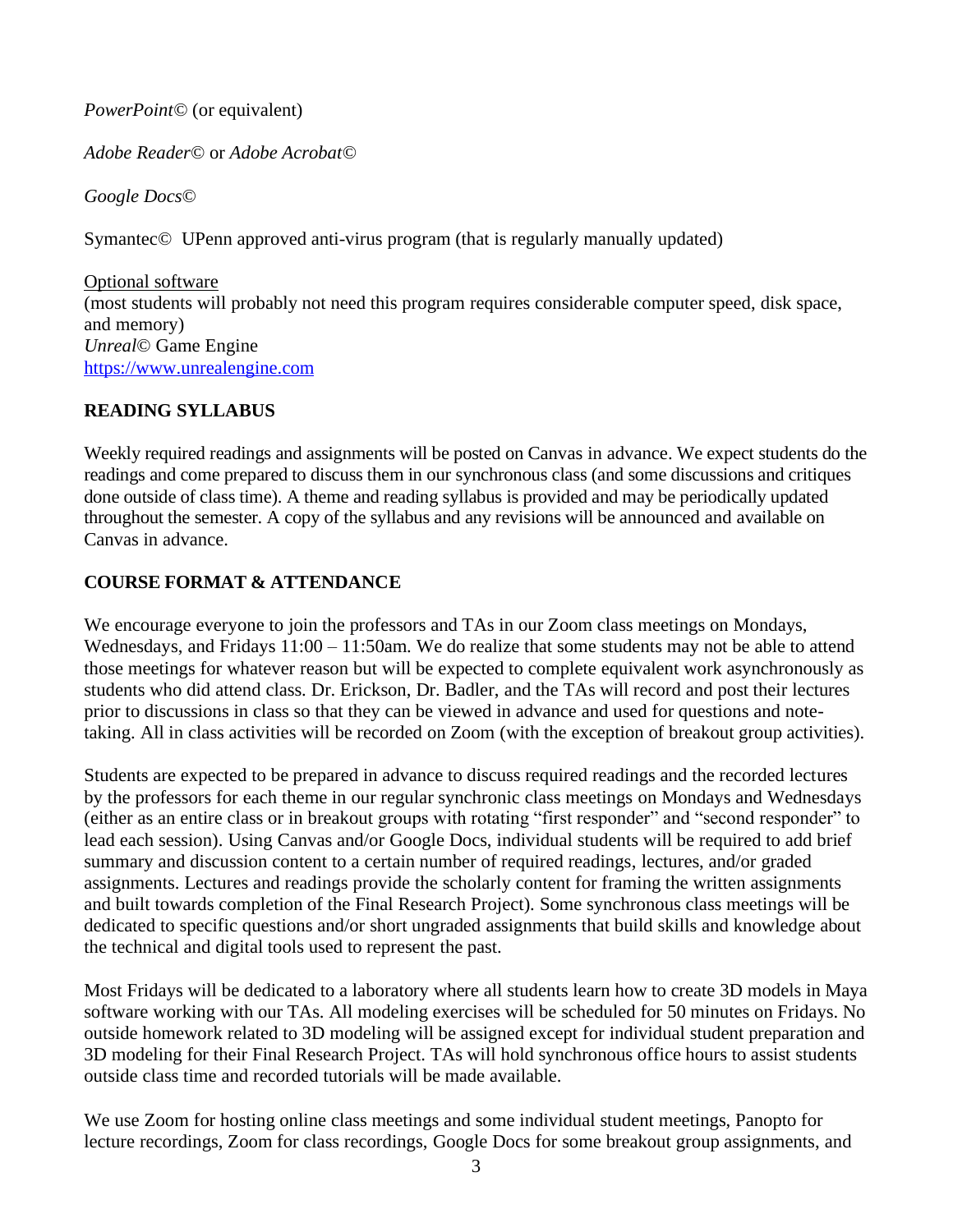other course technology to provide the same content and level of instruction as a regular course in nonpandemic times (with additional substantial flexibility for students as required and needed). Any additional asynchronous coursework will be carefully balanced with reduction of online synchronous coursework in the regular class time. Details for each week will be available in advance on our Canvas website.

# **GRADING**

The final grade will be based on a series of 4 short graded assignments (involving preparation for class and/or breakout group discussion by preparing and submitting a list of relevant issues, positions, and questions to guide our discussion (40%); completion of the computer modeling and/or animation projects (10%); general participation (10%); and a series short graded written assignments that progressively lead to completion of your Final Research Project and a short recorded presentation of a Final Research Project to share with the class (40%). A Canvas course webpage will be created to provide detailed guidelines for each assignment and for submission and/or posting of lectures, specific guidelines for each assignment, student documents, discussions, and visual materials generated throughout the semester. A folder on Penn Box will be used for submissions of Final Research Project.

We will meet synchronously for most class days of the semester. In the first half of the semester, class will be devoted to discussion of readings and lectures and some student breakout group presentations of discussions. In the second half of the semester, class meetings and assignments focus on small progressive, positive steps toward deciding on, preparing for, and completing the Final Research Project (some meetings will involving the entire class; most meetings will be with smaller groups and/or individual students meeting with the professors and TAs to discussion project progress and instructor consultation, guidance, and feedback.

#### What you need to pass the course

Students who show an honest effort to complete all the graded assignments, complete the 3D modeling, which is mandatory, and actively participate (either synchronously or asynchronously) will pass. The first 4 short assignments focus on preparation for class and breakout group discussion in class of the topics covered in the readings and lectures (what UPenn refers to as "low-stakes assignments'). These short assignments involve preparing a short list of relevant question submitted as text before each class meeting. By the time we begin working on the Final Research Project (approximately mid-semester), grades for the first 4 short assignments will have been assigned. Thus, each student will know where they stand and what needs be done to reach certain level of performance on the Final Research Project to Pass.

#### **VISUALIZING THE PAST/PEOPLING THE PAST: STUDENT RESEARCH WEBSITE**

Our new public website proudly highlights, celebrates, and publishes our students' research and modeling in past semesters of ANTH 258/CIS 106 and our undergraduate Summer Interns projects: 3D models, animations, videos, bibliography, and text (2016-2019). The Fall 2020 student completed projects will be posted after the semester ends.

*Visualizing the Past/Peopling the Past* [http://cg.cis.upenn.edu/VTP/](http://cg.cis.upenn.edu/VTP/index.html)

# **ACADEMIC INTEGRITY**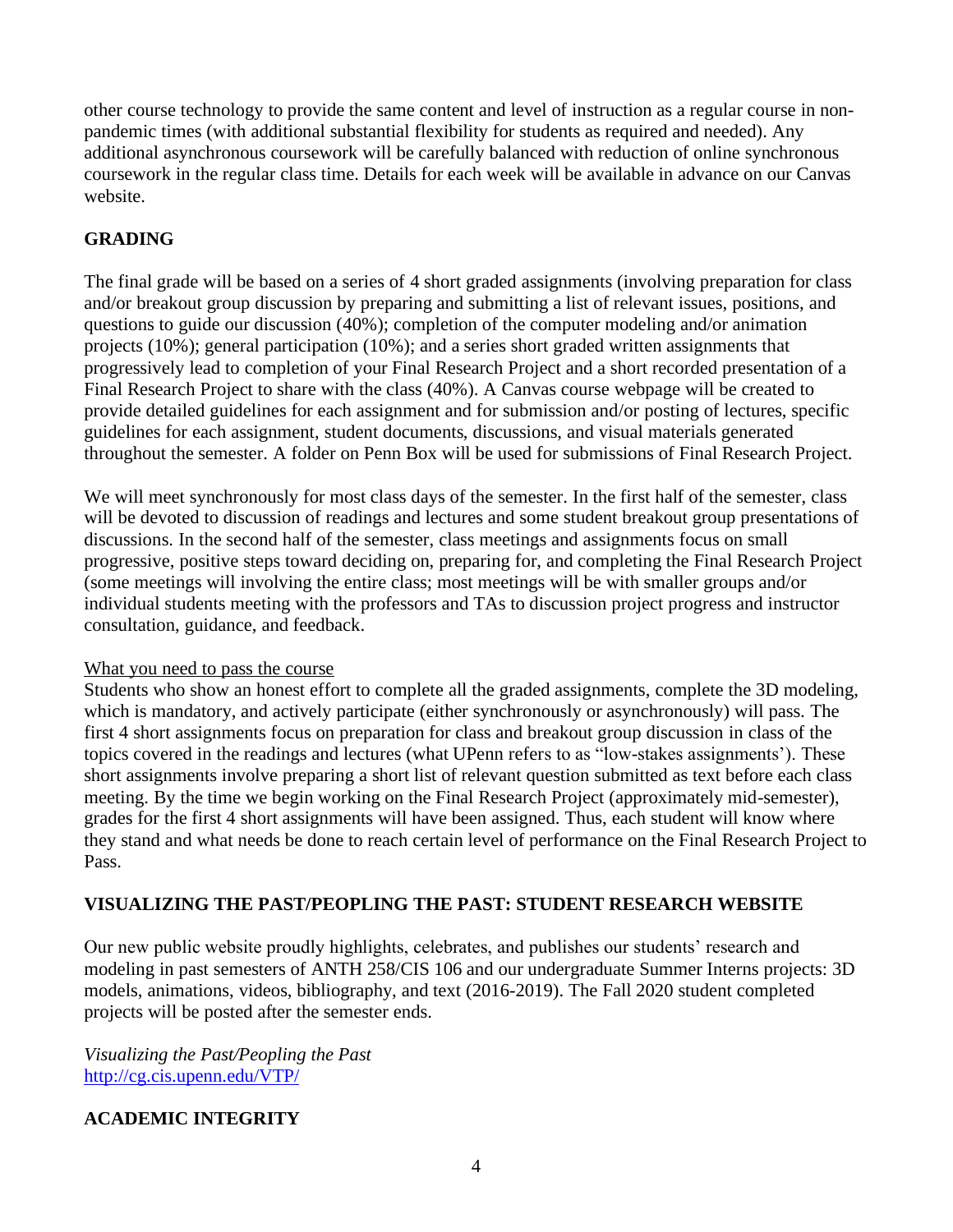Students should be familiar with and respect the Academic Code of Integrity of the University of Pennsylvania. Any cheating or plagiarism in this course will be dealt with severely. We use Turnitin LTI© software to detect plagiarism. Please see the Penn websites below for definitions of what constitutes plagiarism and cheating and how to avoid them:

*UPenn Code of Academic Integrity*  <https://catalog.upenn.edu/pennbook/code-of-academic-integrity/>

*Plagiarism - What it is and how to avoid it:*  <http://gethelp.library.upenn.edu/guides/engineering/ee/plagiarize.html>

# **WELLNESS RESOURCES**

*Penn Wellness Resources*  <https://www.wellnessatpenn.com/>

# **ACCOMMODATIONS FOR STUDENTS WITH DISABILTIES**

The University of Pennsylvania is committed to providing access and equal educational opportunities to all students, including students with disabilities. Penn does not discriminate against students with disabilities. The University provides reasonable accommodation to a student's known disability in order to afford that student an equal opportunity to participate in University-sponsored academic and extracurricular programs, activities and services.

CIS 106-ANTH 258 has no quizzes nor exams that would require accommodation.

Student Frequently Asked Questions https://wlrc.vpul.upenn.edu/sds-ps\_faq/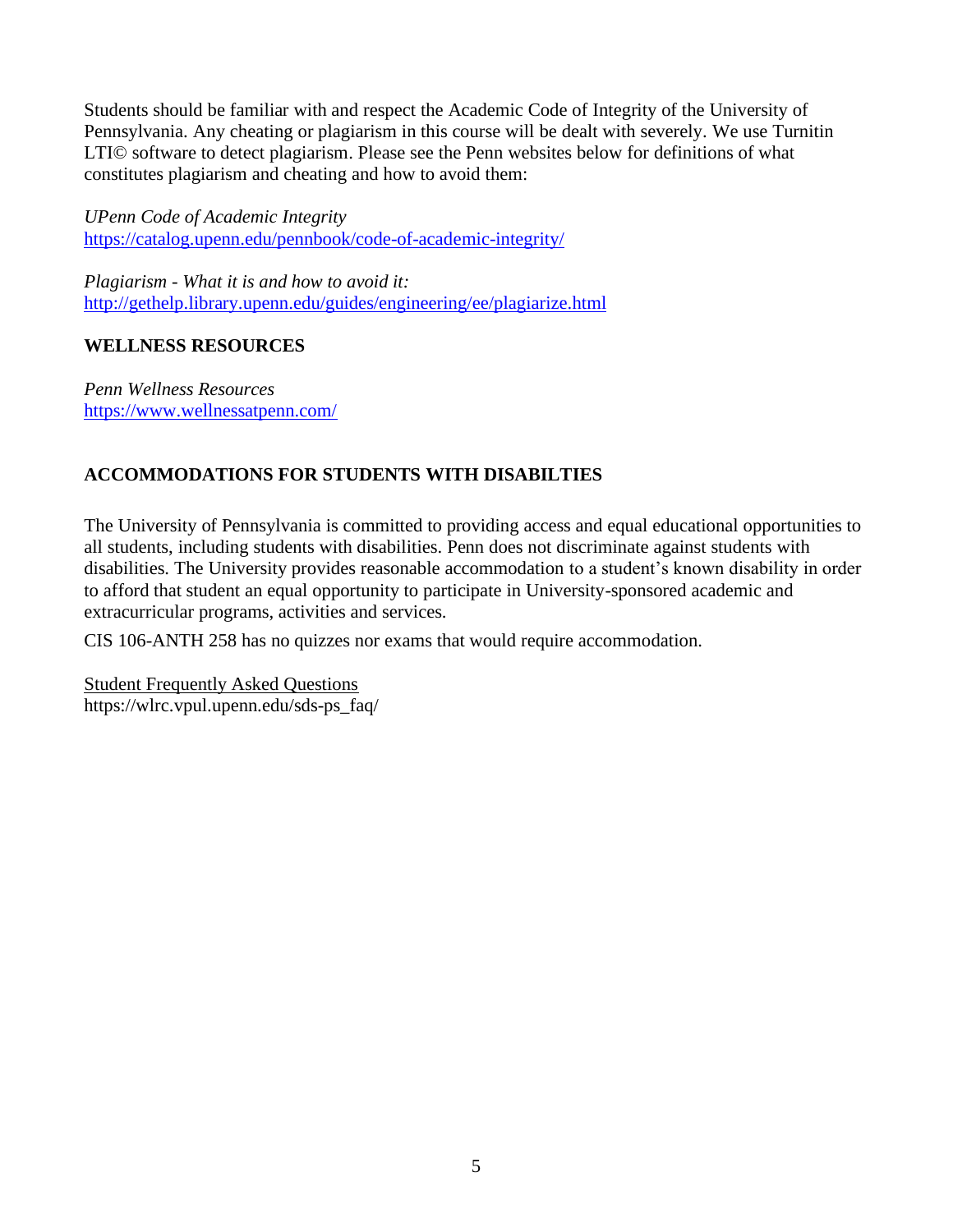#### **SUMMARY SYLLABUS**

- September 2: Visualizing the Past/Peopling the Past: Introduction, Overview, Philosophy, Assignments, and Expectations [Norm & Clark] Assignment (ungraded): 2 short surveys & short student biography text and images for sharing with other students (due before Friday class)
- September 4: Research & Cultural Context for Presentations & Visualizations of the Past [Clark]
- September 7: Labor Day Holiday (no class)
- September 9: Computers and Representation: Google Map Deconstruction [Norm]
- September 11: Introduction to Computer Graphics I: Perception, Color, Transformations [Norm; prerecorded lecture; live discussion and Q/A]
- September 14: Introduction to Computer Graphics II: Viewing, 3D Modeling [Norm; prerecorded lecture; live discussion and Q/A]
- September 16: Introduction to Computer Graphics III: Rendering and Lighting [Norm; prerecorded lecture; live discussion and Q/A]
- September 18: Laboratory: Maya basics & Creating a simple spoon in 3D [Donna & Milly]
- September 21: A Brief Introduction to Archaeology & The Archaeologist in Popular Culture [Clark] prerecorded lecture; live discussion and Q/A] Assignment Material Culture (graded)
- September 23: Introduction to Computer Graphics IV: Realistic Lighting and Materials [Norm; prerecorded lecture; live discussion and Q/A]
- September 25: Laboratory: Maya Basics & creating a colorful textile rug in 3D [Felicity]
- September 28: Short History of Traditional Media in Archaeology & Archaeology and the Public(s) [Clark prerecorded lecture; live discussion and Q/A] Assignment: Evaluation of a popular movie about archaeology (graded)
- September 30: Reconstructions of the Past Human Body [Clark prerecorded lecture; live discussion and  $Q/A$ ]
- October 2: Laboratory: creating a simple symmetric pottery vessel in 3D [Sam]
- October 5: Introduction to Computer Graphics V: Animation methods [Norm; prerecorded lecture; live discussion and Q/A]
- October 7: Virtual Humans in Cultural Contexts [Norm; prerecorded lecture; live discussion and  $O/A$ ]
- October 9: Laboratory adding handles to a pottery vessel (the Inca aryballo) [Sam]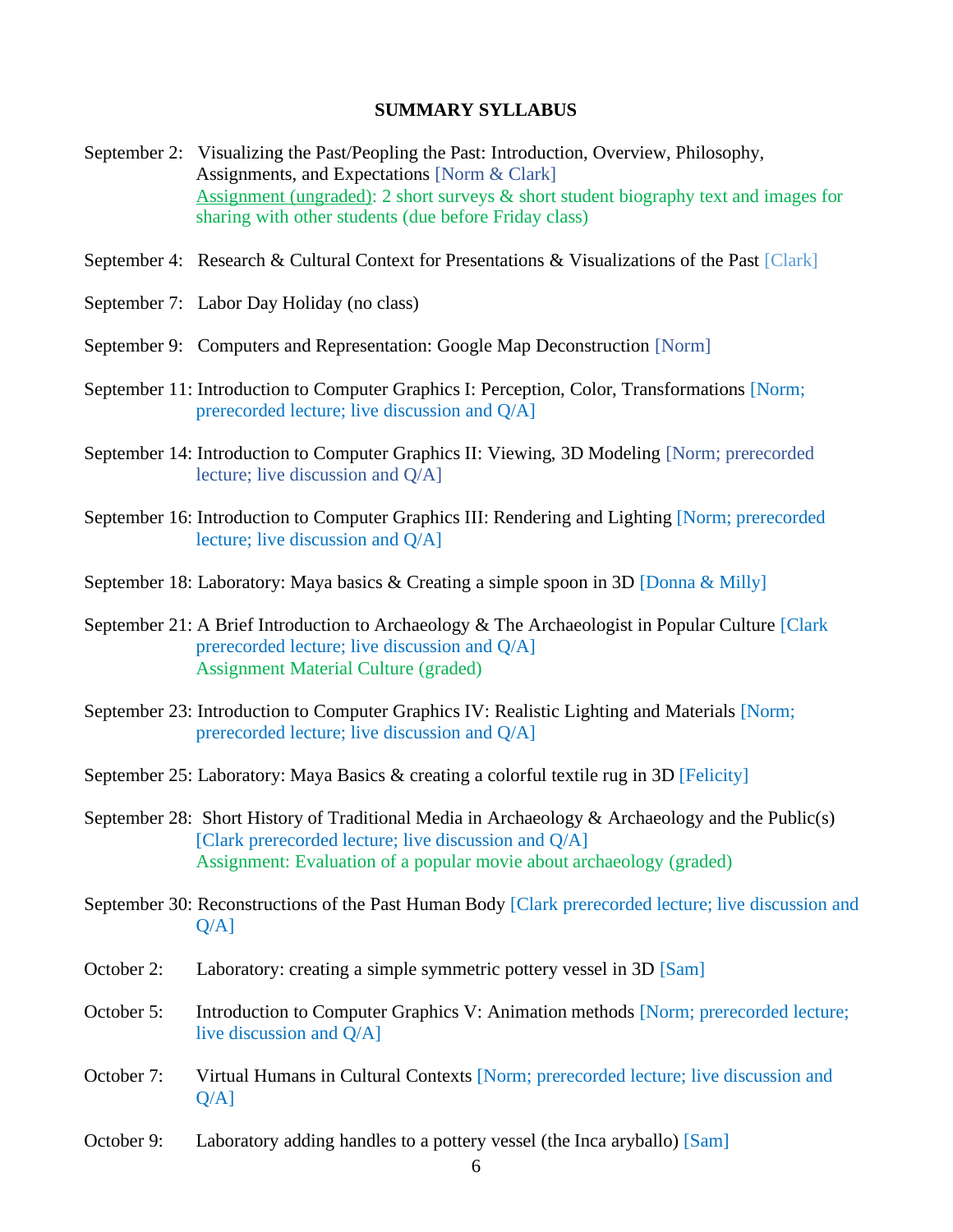- October 12: Artists & Archaeologists: collaborations in presenting the past Assignment: discussion of an artist(s) whose work focuses on reconstructions of the past through imagery (graded)
- October 14: Introduction to the Ceremonial Center of Pachacamac (Course Project Case Study) [Clark prerecorded lecture; live discussion and Q/A]
- October 16: Laboratory: adding textures & materials to a pottery vessel [Sam]
- October 19: Cultural Heritage Modeling and Reconstruction case studies [Norm]
- October 21: Archaeology & the Past in Popular Print Media [Clark] Assignment: Evaluation of archaeology and the Past in *National Geographic Magazine*.
- October 23: Laboratory: creating the body of a dugout canoe [Felicity]
- October 26: Clothing the Past; Gender and the Past I [Clark prerecorded lecture; live discussion and  $O/A$ ]
- October 28: Clothing the Past; Gender and the Past II: The Women of Pachacamac [Anne Tiballi & Sam Seyler prerecorded lecture; live discussion and Q/A from Penn Museum] Assignment: Selection of 3 possible topics of interest Final Research Project and why these topics are interesting and relevant (ungraded)
- October 30: Laboratory: Adding benches to the dugout canoe [Felicity] Assignment: Individual discussions with professors & TAs about Final Research Project topics and relevant 3D modeling (ungraded)
- November 2: Digital Modeling of Architecture, Sites, and Landscapes to Query the Past [Clark] prerecorded lecture; live discussion and Q/A] Assignment: Individual or Two-Person Team Final Research Project Proposal (text)
- November 4: Computer Graphics: Illumination Studies; Cordoba and Godin Tepe [Norm; prerecorded lecture; live discussion and Q/A]
- November 6: Laboratory: Adding textures & materials to our dugout canoe & rendering our dugout canoe [Felicity]
- November 9: Games, Virtual Reality, and Augmented Reality [Norm; prerecorded lecture; live discussion and Q/A]
- November 11: Final project explorations [Norm, Clark, & TAs] Assignment: Draft of Abstract, Introduction, Background Research, References Cited, & 3D models to be used in Final Research Project.

November 13: Laboratory: Maya tutorial: modeling Pachacamac buildings [Milli & other TAs]